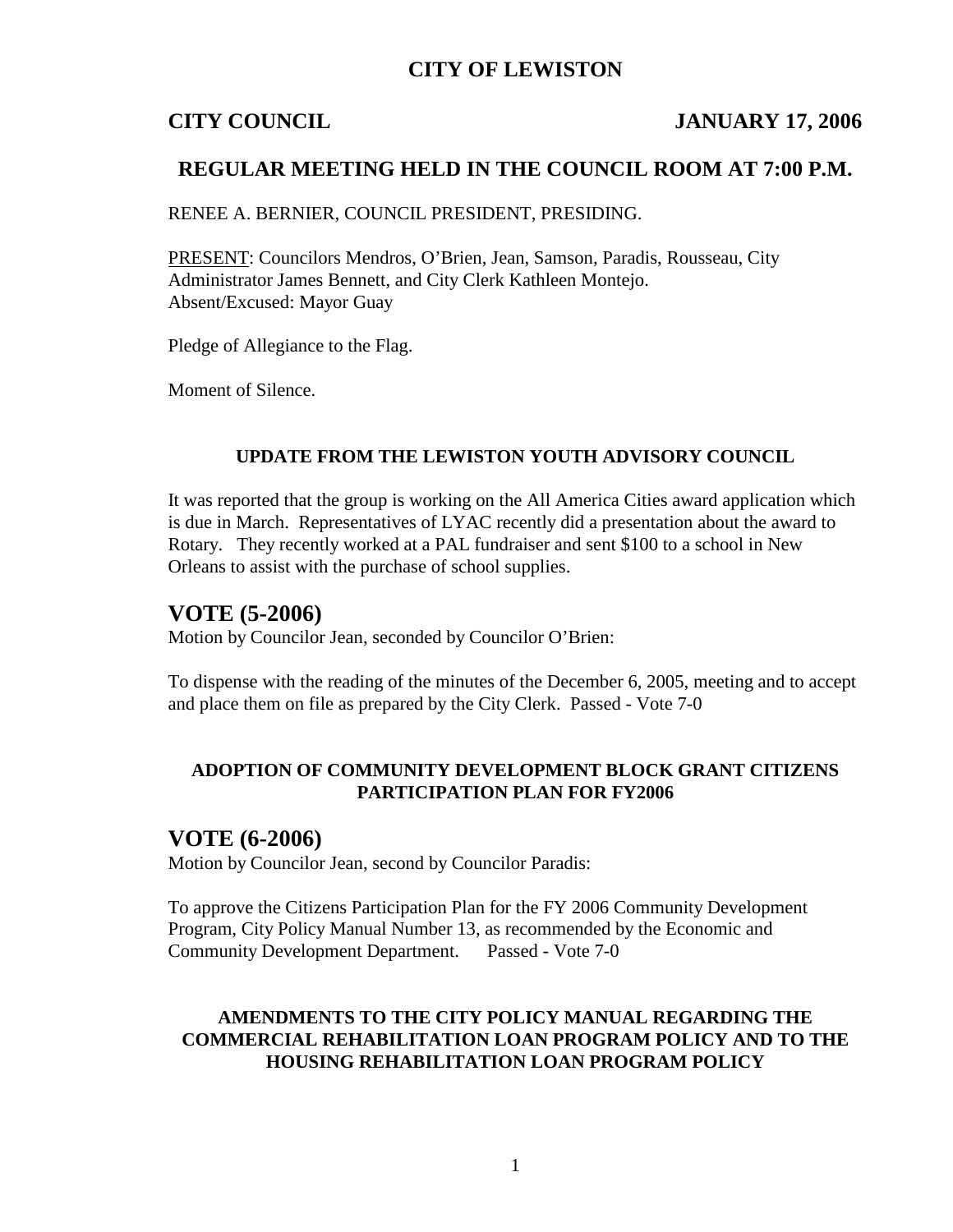# **VOTE (7-2006)**

Motion by Councilor Jean, second by Councilor Paradis:

To approve the proposed amendment to the Commercial Rehabilitation Loan Program Guidelines, Policy Manual Number 27, and to the Housing Rehabilitation Loan Program Guidelines, Policy Manual Number 40, as recommended by the Director of Economic  $\&$ Community Development. Passed - Vote 7-0

## **AUTHORIZATION FOR CITY ADMINISTRATION TO APPROVE OR DENY ALL REQUESTS TO HANG BANNERS ON MUNICIPAL PROPERTY**

## **VOTE (8-2006)**

Motion by Councilor Jean, second by Councilor Paradis:

ORDERED, That the City Council hereby authorizes the City Administrator or Deputy City Administrator to review and approve or deny all requests to hang banners on city property, on behalf of the Municipal Officers, during the period of January 17, 2006 through January 8, 2008. Passed - Vote 7-0

## **AUTHORIZATION FOR THE CITY CLERK AND/OR DEPUTY CITY CLERK TO APPROVE AND SIGN ALL APPLICATIONS TO OPERATE BEANO, BINGO OR OTHER GAMES OF CHANGE**

## **VOTE (9-2006)**

Motion by Councilor Jean, second by Councilor Paradis:

ORDERED, That the City Council hereby authorizes the City Clerk and/or Deputy City Clerk to approve and sign all applications to operate beano, bingo or other games of chance on behalf of the Municipal Officers, during the period January 17, 2006 through January 8, 2008. Passed - Vote 7-0

## **AUTHORIZATION FOR THE CITY CLERK AND/OR DEPUTY CITY CLERK TO APPROVE AND SIGN ALL PERMITS FOR CIRCUSES AND CARNIVALS**

## **VOTE (10-2006)**

Motion by Councilor Jean, second by Councilor Paradis:

ORDERED, That the City Council hereby authorizes the City Clerk and/or Deputy City Clerk to approve and sign all permits for a circus or carnival on behalf of the Municipal Officers, during the period January 17, 2006 through January 8, 2008. Passed - Vote 7-0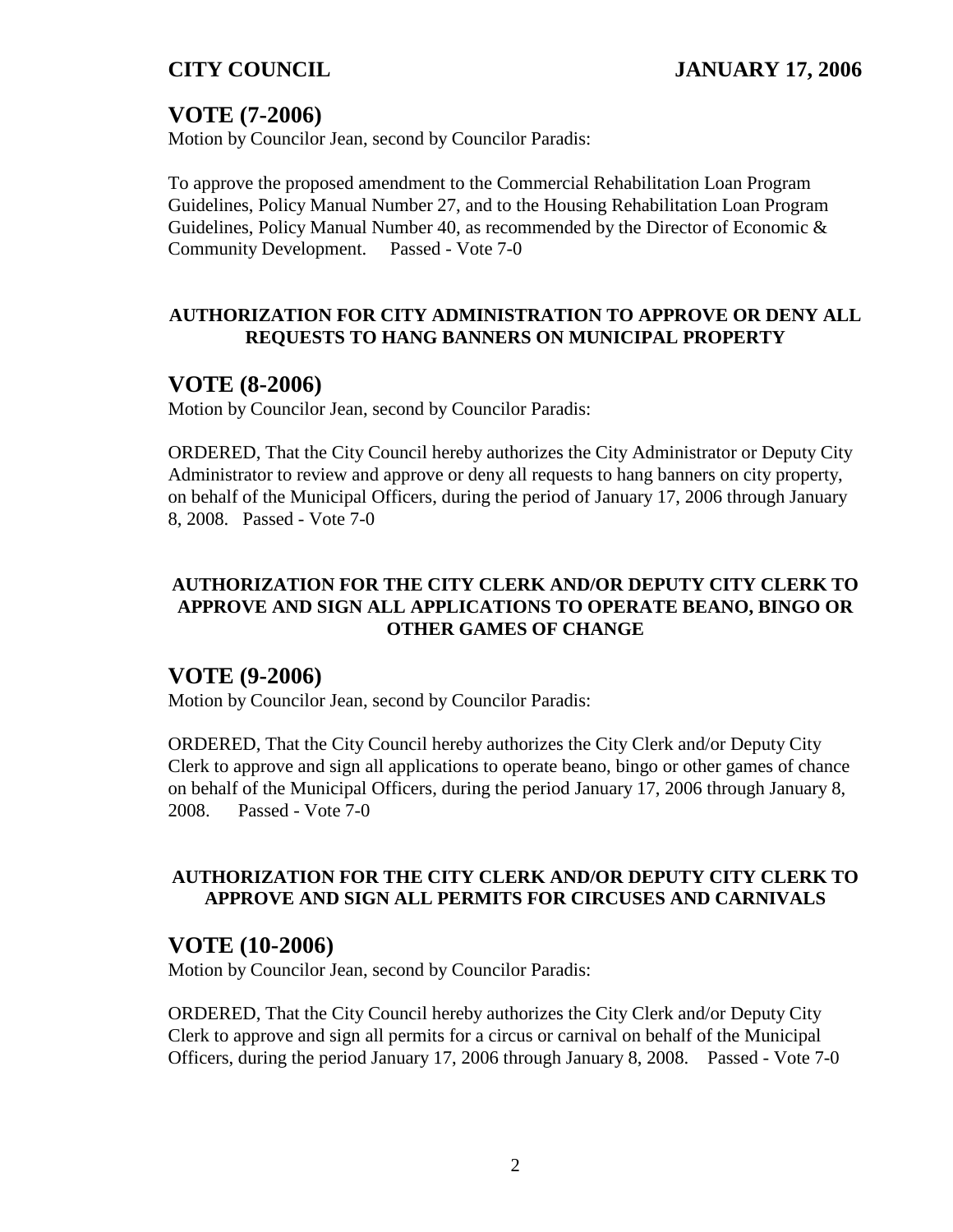## **AUTHORIZATION FOR THE CITY CLERK AND/OR DEPUTY CITY CLERK TO SIGN ALL LIQUOR LICENSE APPLICATIONS**

# **VOTE (11-2006)**

Motion by Councilor Jean, second by Councilor Paradis:

ORDERED, That the City Council hereby authorizes the City Clerk and/or Deputy City Clerk to sign all liquor license applications on behalf of the Municipal Officers, during the period January 17, 2006 through January 8, 2008. Passed - Vote 7-0

## **AUTHORIZATION FOR THE CITY CLERK AND/OR DEPUTY CITY CLERK TO APPROVE AND SIGN ALL APPLICATIONS FOR UTILITY POLE PERMITS**

# **VOTE (12-2006)**

Motion by Councilor Jean, second by Councilor Paradis:

ORDERED, That the City Council hereby authorizes the City Clerk and/or Deputy City Clerk to approve and sign all applications for utility pole permits on behalf of the Municipal Officers, during the period January 17, 2006 through January 8, 2008. Passed - Vote 7-0

## **AUTHORIZATION FOR THE CITY CLERK AND/OR DEPUTY CITY CLERK TO APPROVE AND SIGN ALL LICENSES FOR CLOSE OUT SALE PERMITS**

## **VOTE (13-2006)**

Motion by Councilor Jean, second by Councilor Paradis:

ORDERED, That the City Council hereby authorizes the City Clerk and/or Deputy City Clerk to approve and sign all licenses for close out sale permits on behalf of the Municipal Officers, during the period January 17, 2006 through January 8, 2008. Passed - Vote 7-0

## **AUTHORIZATION FOR THE FINANCE DIRECTOR, TAX COLLECTOR AND DEPUTY TREASURER TO ACT ON BEHALF OF THE MUNICIPAL OFFICERS**

# **VOTE (14-2006)**

Motion by Councilor Jean, second by Councilor Paradis:

ORDERED, That the City Council hereby authorizes the Finance Director, Tax Collector or Deputy Treasurer to withhold monies payable by the City of Lewiston to cover taxes due pursuant to MRSA Title 30-A, section 905; to sign on behalf of the City, the necessary deeds and liens and tax settlements; and to invest funds in accordance with Maine Revised Statutes Annotated, Title 30-A, Section 5706; to apply all tax payments to the oldest outstanding tax obligation pursuant to MRSA Title 36, section 906, during the period January 17, 2006 through January 8, 2008. Passed - Vote 7-0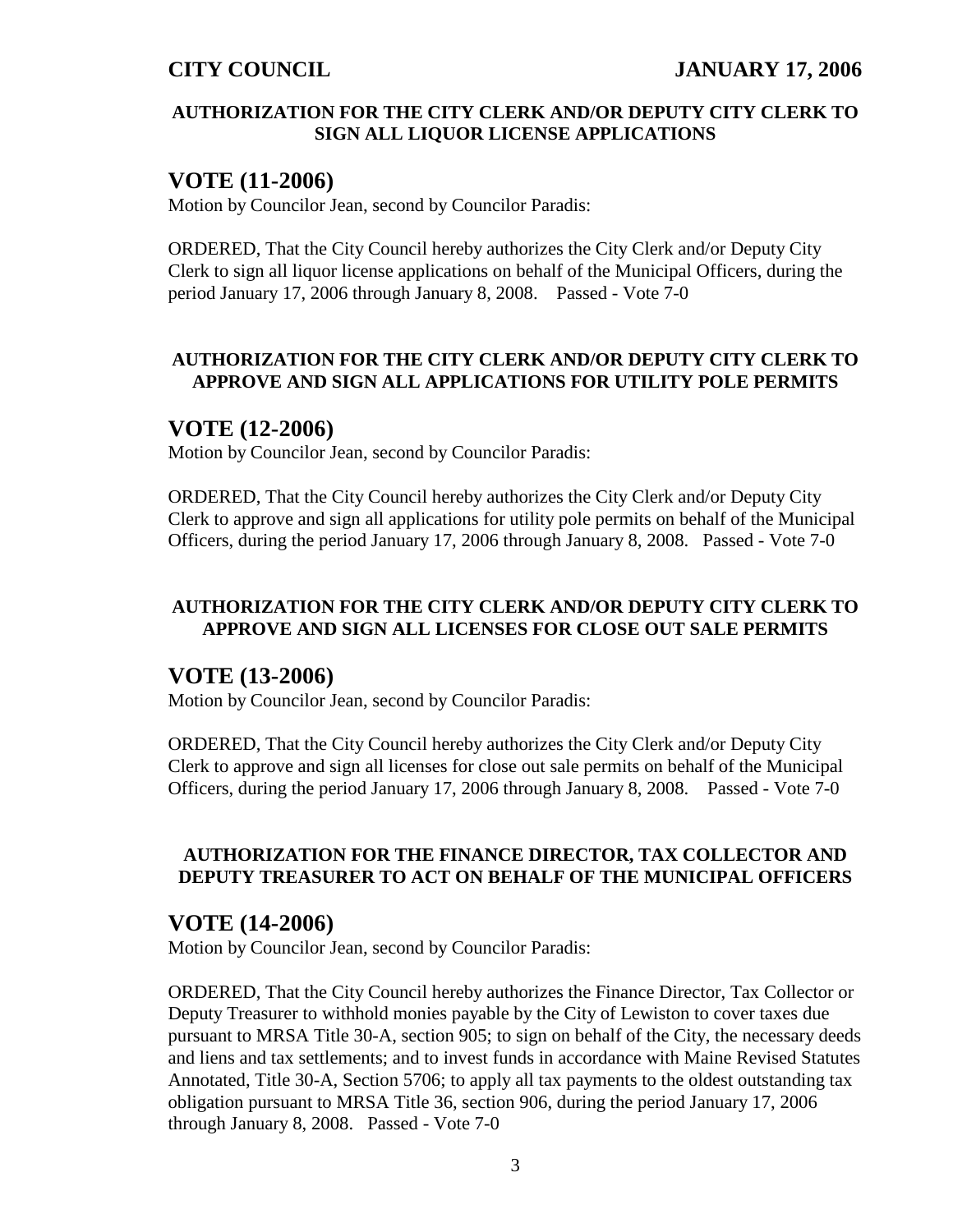### **AMENDMENT TO THE TRAFFIC SCHEDULE REGARDING PARKING REGULATIONS FOR CHESTNUT STREET AND MILL STREET**

# **VOTE (15-2006)**

Motion by Councilor Jean, second by Councilor Paradis:

To approve the following amendments to the Traffic Schedule regarding parking regulations on Chestnut Street and Mill Street:

### **Section 9 - Parking Prohibited - All Times - Fire Lanes**

| <b>Chestnut Street</b>                                        | Both sides from Canal Street to Lisbon Street                                                                                                                                     |  |  |  |
|---------------------------------------------------------------|-----------------------------------------------------------------------------------------------------------------------------------------------------------------------------------|--|--|--|
| Section 23 - Parking Time Regulated - 15 Minutes - 9am to 9pm |                                                                                                                                                                                   |  |  |  |
| Chestnut Street                                               | North side beginning at a point 55' from the northwesterly<br>corner of Chestnut Street & Lincoln Street and extending<br>westerly to within 25' from the northwesterly corner of |  |  |  |

### **Section 4 - One Way Streets**

| Mill Street |  | In a northerly direction from Chestnut Street to Hines Alley |  |
|-------------|--|--------------------------------------------------------------|--|
|             |  |                                                              |  |

Chestnut Street & Oxford Street

Note: (Additions are underlined; deletions are struck-out)

Passed - Vote 7-0

### **AMENDMENT TO THE TRAFFIC SCHEDULE REGARDING PARKING PROHIBITED FOR FIRE LANES ON A PORTION OF HODKGIN STREET**

## **VOTE (16-2006)**

Motion by Councilor Jean, second by Councilor Paradis:

To approve the following amendment to the Traffic Schedule to prohibit parking on the entire north side of Hodgkin Street and to make this a fire lane zone:

### **Section 9 - Parking Prohibited - All Times - Fire Lanes**

| Hodgkin Street | North side beginning at the northeasterly corner of Hodgkin  |
|----------------|--------------------------------------------------------------|
|                | Street and Commercial Street, and extending westerly on      |
|                | Hodgkin Street to the northwesterly corner of Hodgkin Street |
|                | and Pleasant Street for a distance the entire north side of  |
|                | Hodgkin Street.                                              |

Passed - Vote 7-0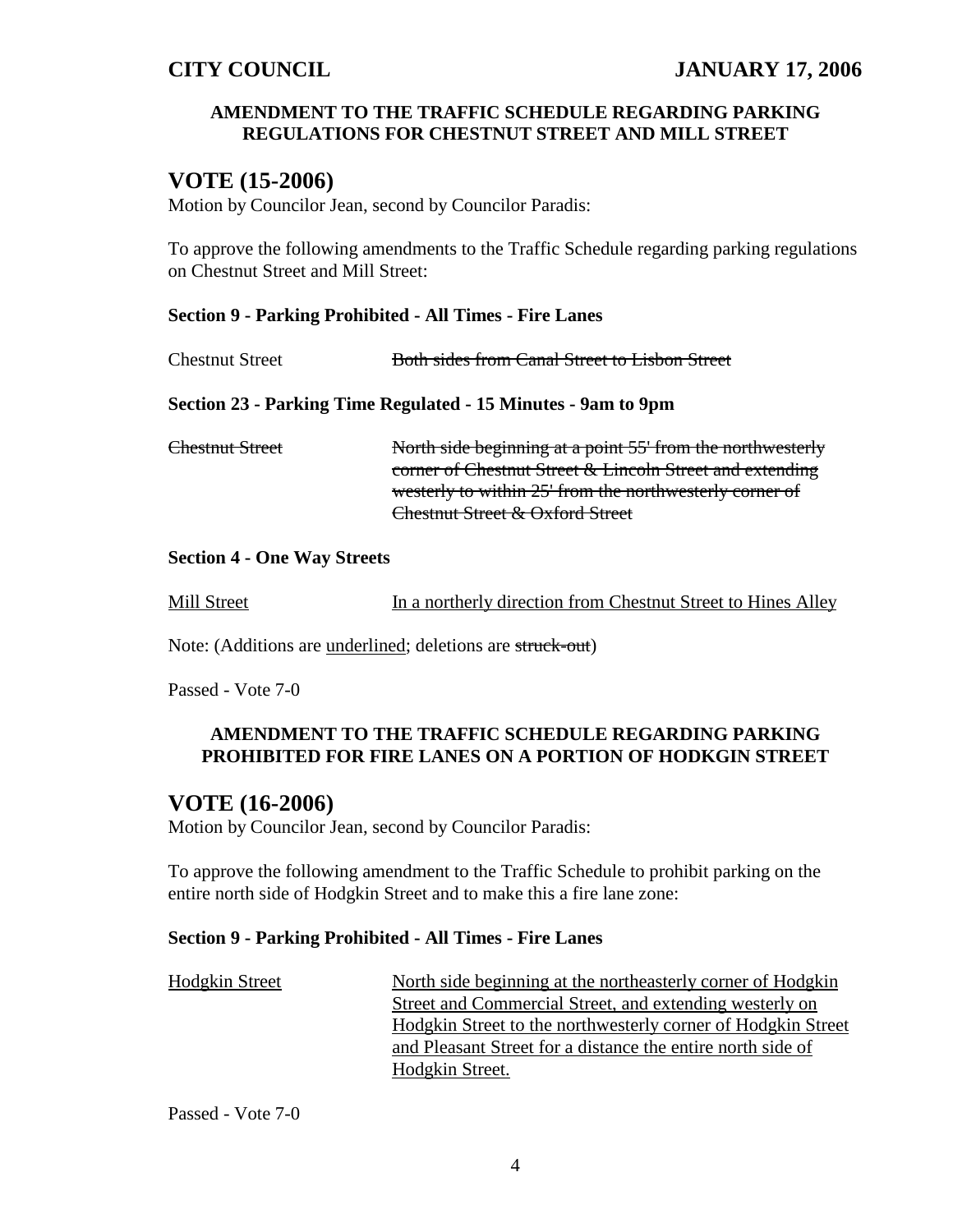### **RESOLUTION REGARDING ADOPTION OF THE NATIONAL INCIDENT MANAGEMENT SYSTEM**

# **VOTE (17-2006)**

Motion by Councilor Jean, second by Councilor Paradis:

To adopt the Resolution regarding Adoption of the National Incident Management System:

## RESOLUTION ADOPTING THE NATIONAL INCIDENT MANAGEMENT SYSTEM (NIMS)

WHEREAS, President Bush issued Homeland Security Presidential Directive (HSPD-5), Management of Domestic Incidents, on February 28, 2003, directing the Secretary of Homeland Security to develop, submit for review to the Homeland Security Council, and administer a National Incident Management System (NIMS); and

WHEREAS, NIMS will provide a consistent nationwide approach allowing federal, state, local and tribal governments to work effectively and efficiently to prevent, prepare for, respond to, and recover from domestic incidents; and

WHEREAS, the Department of Homeland Security has sought extensive input on NIMS from state, local and tribal officials, the emergency response community, and the private sector and has incorporated the best practices currently in use by incident managers; and

WHEREAS, effective homeland security incident management involves new concepts, processes, and protocols that will require refinement over time. The collective input and guidance from all homeland security partners has been, and will continue to be, vital to the further development of an effective and comprehensive national incident management system; and

WHEREAS, NIMS was published by the Department of Homeland Security on March 1, 2004; and

WHEREAS, HSPD-5 and NIMS require all federal departments and agencies to adopt NIMS and use it in domestic incident management and emergency prevention, preparedness, response, recovery, and mitigation programs and activities, as well as to assist state, local, or tribal entities; and

WHEREAS, HSPD-5 and NIMS require federal departments and agencies to require state, tribal and local organizations to adopt NIMS as a condition for federal preparedness assistance beginning in federal FY 2005.

NOW, THEREFORE, BE IT RESOLVED by the City Council of the City of Lewiston, Maine, as follows: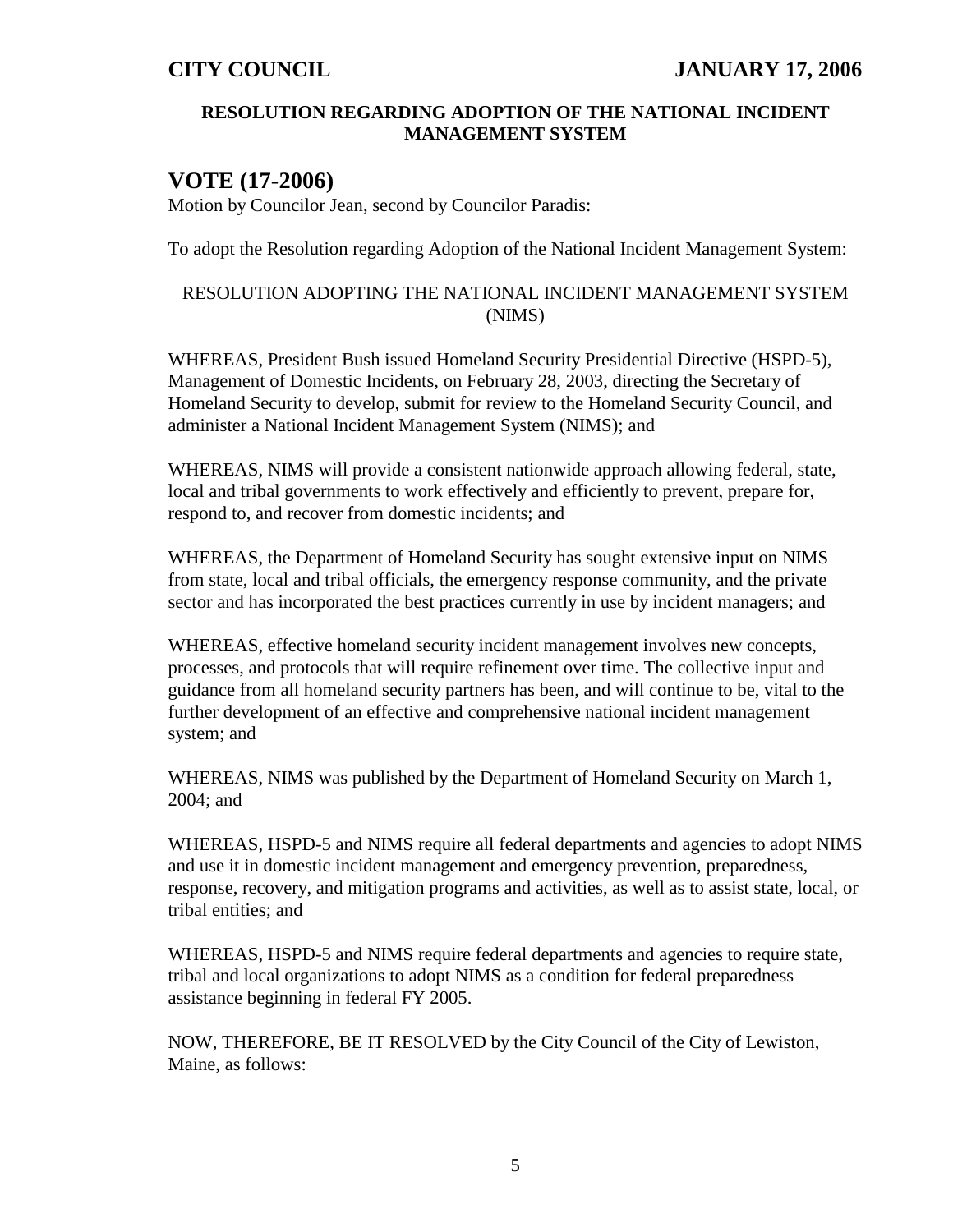SECTION 1: That all departments of the City shall utilize the National Incident Management System (NIMS) prescribed by the Department of Homeland Security.

SECTION 2: That the Lewiston City Council directs all departments to train their personnel on the NIMS and to update the Lewiston Integrated Emergency Management Plan.

SECTION 3: That this Council hereby finds and determines that all formal actions relative to the passage of this Resolution were taken in an open meeting of this body, and that all deliberations of this Council and of its Committees, if any, which resulted in formal action, were taken in meetings open to the public, in full compliance with applicable legal requirements.

SECTION 4: That this Resolution shall take effect on Tuesday, January 17, 2006.

Passed - Vote 7-0

### **ADOPTION OF THE RULES TO GOVERN THE CITY COUNCIL FOR THE ENSUING YEAR**

# **VOTE (18-2006)**

Motion by Councilor O'Brien, second by Councilor Jean:

To adopt the Rules to Govern the City Council for the period of January 17, 2006 to January 8, 2008 as presented. Passed - Vote 7-0

## **PUBLIC HEARING AND FINAL PASSAGE REGARDING AN AMENDMENT TO THE ADVERTISING ORDINANCE TO ALLOW FOR THE EXCEPTION OF THE DISTRIBUTION OF CAMPAIGN MATERIAL**

Council President Bernier opened the public hearing to receive citizen input and comment. No members of the public spoke for or against this item. Council President Bernier then closed the hearing.

# **VOTE (19-2006)**

Motion by Councilor Jean, second by Councilor Paradis:

That the proposed amendment to the City Code of Ordinances, Chapter 6 "Advertising", Section 6-7, "Campaign material excluded", receive final passage by a roll call vote. Passed - Vote 7-0

## **PUBLIC HEARING AND FINAL PASSAGE REGARDING AN AMENDMENT TO THE CITY CODE TO REFLECT THE STAFF TITLE CHANGE FOR THE ASSISTANT CITY ADMINISTRATOR**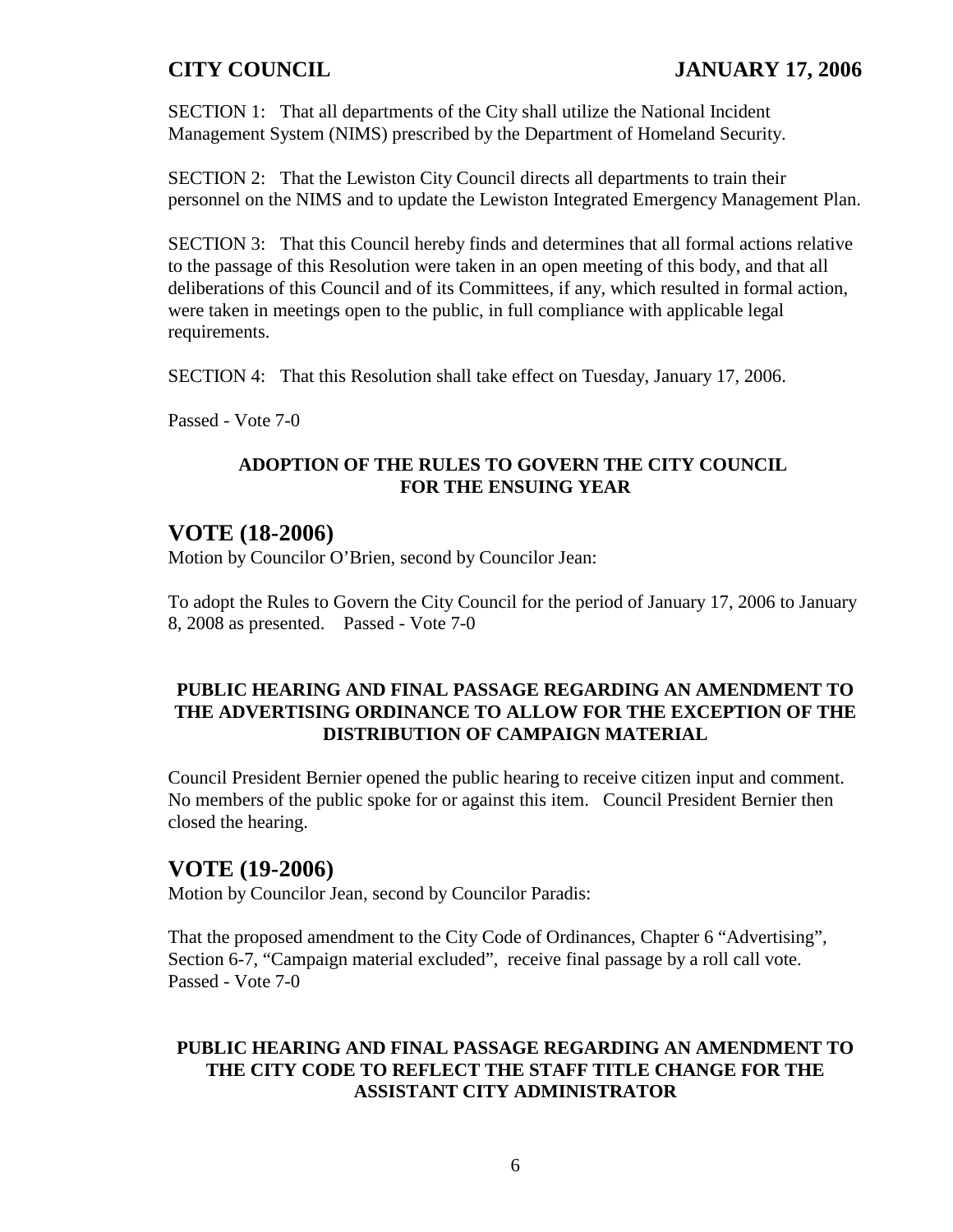Council President Bernier opened the public hearing to receive citizen input and comment. No members of the public spoke for or against this item. Council President Bernier then closed the hearing.

# **VOTE (20-2006)**

Motion by Councilor Jean, second by Councilor Paradis:

That the proposed amendments to the City Code of Ordinances, Chapter 54 "Parks and Recreation", Section 54-1, and Chapter 82 "Vehicles for Hire", Section 82-54, receive final passage by a roll call vote. Passed - Vote 7-0

## **PUBLIC HEARING AND FINAL PASSAGE REGARDING AN AMENDMENT TO THE ADMINISTRATIVE CODE REGARDING THE DOWNTOWN ADVISORY BOARD**

Council President Bernier opened the public hearing to receive citizen input and comment. No members of the public spoke for or against this item. Council President Bernier then closed the hearing.

# **VOTE (21-2006)**

Motion by Councilor O'Brien, second by Councilor Jean:

That the proposed amendments to the City Code of Ordinances, Chapter 2 "Administration", Article IV "Boards, Commissions, Committees and Bureaus", Division 8 "Downtown Advisory Board" Section 2-231, receive final passage by a roll call vote. Passed - Vote 7-0

## **PUBLIC HEARING AND FIRST PASSAGE ON AN AMENDMENT TO THE CITY CODE FOR VEHICLES FOR HIRE**

Council President Bernier opened the public hearing to receive citizen input and comment. No members of the public spoke for or against this item. Council President Bernier then closed the hearing.

# **VOTE (22-2006)**

Motion by Councilor Jean, second by Councilor Paradis:

That the proposed amendment to the City Code of Ordinances, Chapter 82 Vehicles for Hire, Article II, Taxicabs, Section 82-48, Standards for Denial and Section 82-53 City Clerk's Power to Suspend, receive first passage by a roll call vote and that the public hearing on said ordinance be continued to the meeting of February 7, 2006 for final passage. Passed - Vote 7-0

## **PUBLIC HEARING AND FIRST PASSAGE FOR THE CONDITIONAL REZONING OF THE PROPERTY AT 20 HIGHLAND SPRING ROAD**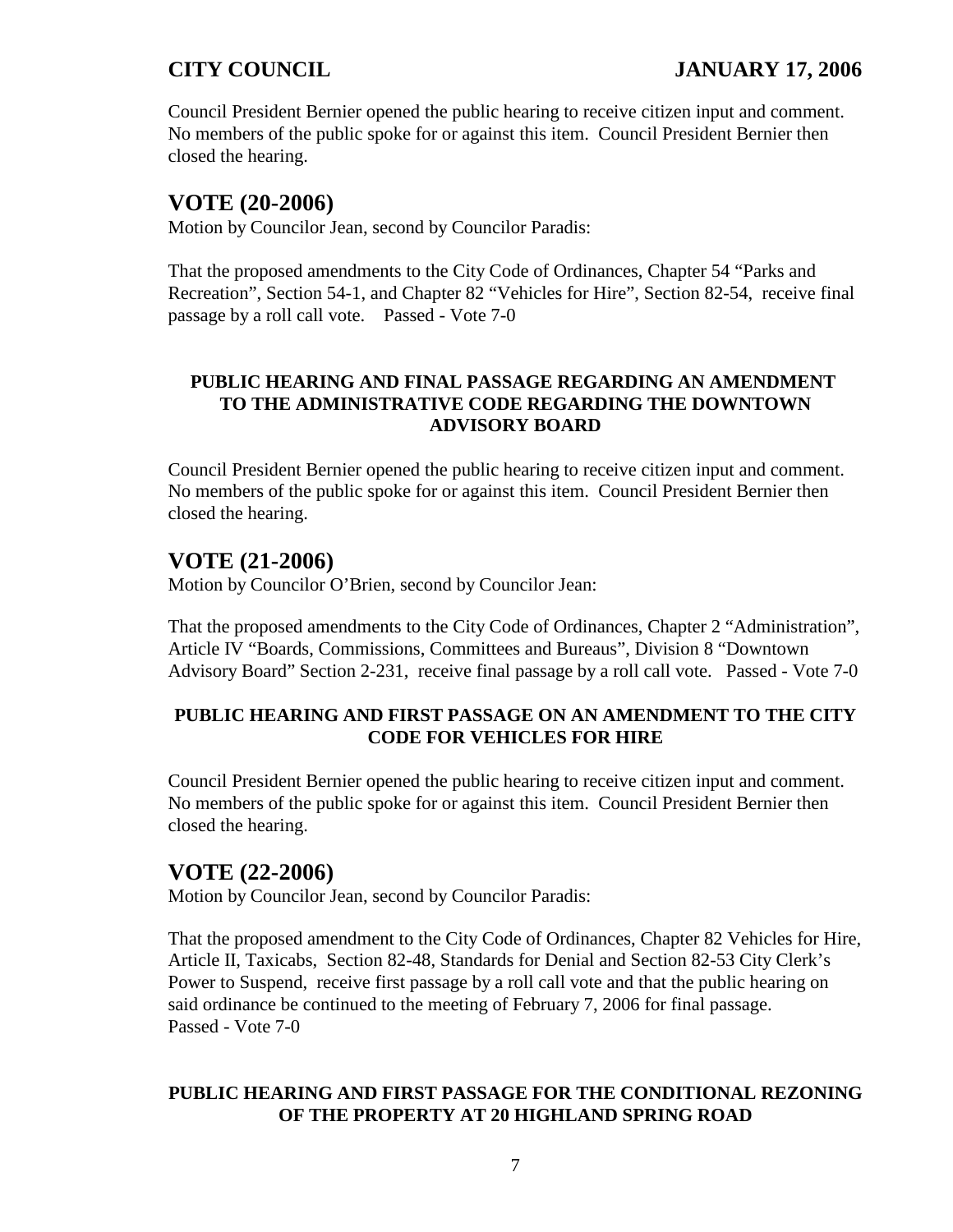Council President Bernier opened the public hearing to receive citizen input and comment. No members of the public spoke for or against this item. Council President Bernier then closed the hearing.

# **VOTE (23-2006)**

Motion by Councilor Jean, second by Councilor Samson:

To approve first passage of the amendment to the Zoning and Land Use Code and Map to conditionally rezone the property at 20 Highland Spring Road, from the Highway Business (HB) District to the Industrial (I) District, subject to a conditional agreement, and that the public hearing on said amendment be continued to the meeting of February 7, 2006 for final passage. Passed - Vote 7-0

## **GRANTING OF A SPECIAL AMUSEMENT PERMIT FOR DANCING AND ENTERTAINMENT FOR THE LEWISTON ELKS LODGE #371, 1675 LISBON STREET**

Council President Bernier opened the public hearing to receive citizen input and comment. No members of the public spoke for or against this item. Council President Bernier then closed the hearing.

# **VOTE (24-2006)**

Motion by Councilor O'Brien, second by Councilor Jean:

To grant a Special Amusement permit for dancing and entertainment to the Lewiston Elks Lodge #371, 1675 Lisbon Street. Passed - Vote 7-0

## **CONDEMNATION HEARING FOR THE BUILDING LOCATED AT 612 SABATTUS STREET**

City Attorney David Bertoni lead the hearing in which the City's Health Officer, Kim Austin, and the City's Code Enforcement Officer Gary Campbell spoke and testified to the conditions of the property. It was noted the building had a fire and was damaged. The building was not secured after the fire and water and ice damage have created problems and the property in now inhabitable and unsanitary. Mr. Campbell testified there is structural damage as result of the fire and the building is not secure and is unsafe. Mr. Bertoni admitted into the record the exhibits presented by the City during the hearing. It was noted the property owner has not been located and that legal advertisements and certified letters have gone unanswered.

# **VOTE (25-2006)**

Motion by Councilor Jean, second by Councilor Paradis:

To accept the Findings of Fact regarding the building at 612 Sabattus Street to be a dangerous building as defined by state statutes, to adopt the Order of Condemnation and to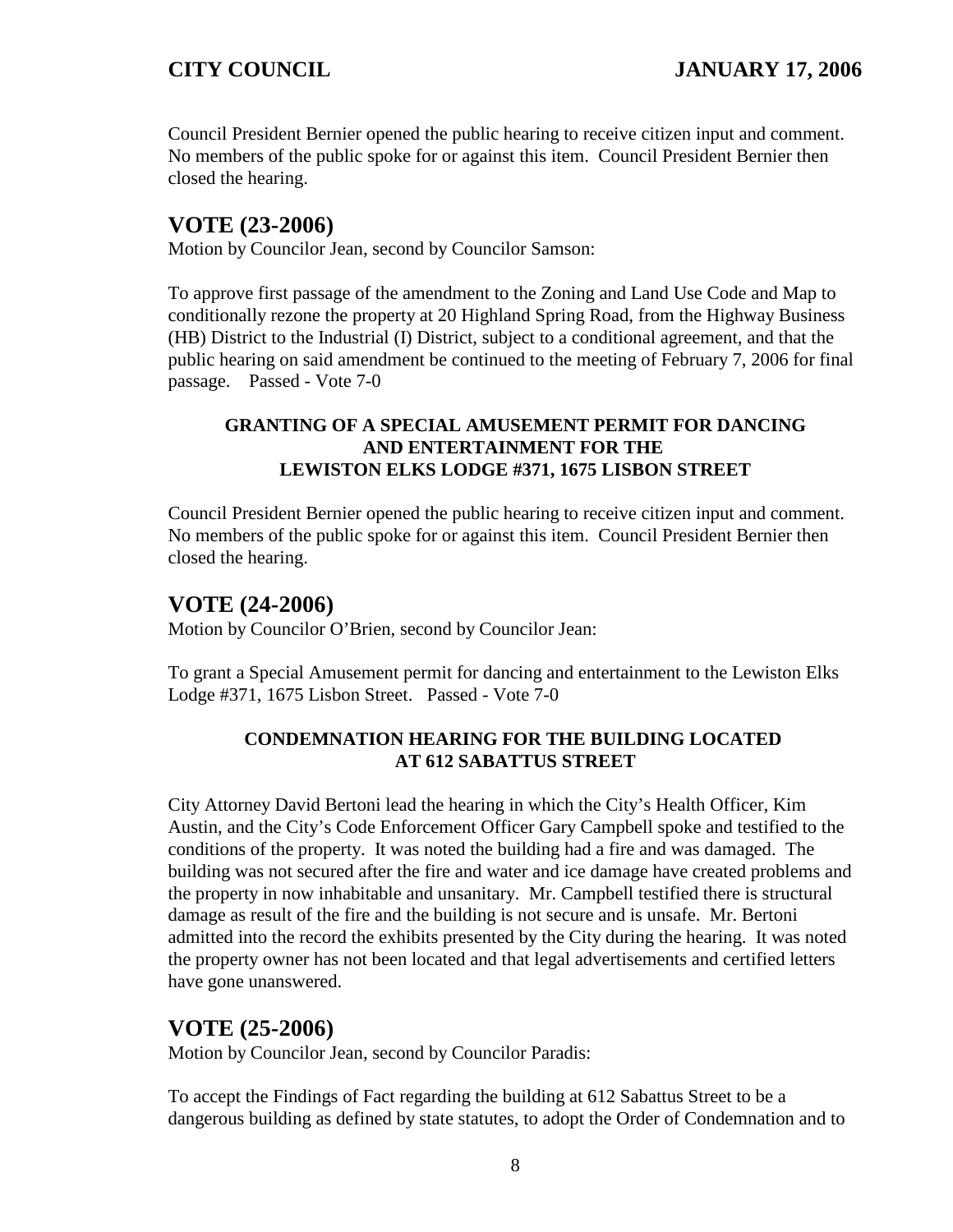# **CITY COUNCIL JANUARY 17, 2006**

order the corrective action for the property owner which establishes the time frame in which the corrective action must be completed, and to authorize the City Administrator to take necessary actions to implement the corrective action as determined by the Municipal Officers, should the property owner fail to comply with the Council abatement order. Passed - Vote 7-0

### **REQUEST FROM THE NINO CORPORATION REGARDING ISSUANCE OF REIMBURSEMENT FOR THEIR EXPENSES OF RECONFIGURING THE LANES ON OUTER LISBON STREET**

Resident Larry Gilbert spoke and stated he attended the public meeting held at the Ramada where representatives of Nino Corporation stated they would pay for all needed infrastructure upgrades needed for the project to be approved and completed. He urged the Council not to place the burden of this expense on the taxpayers when it will benefit a private, for profit business. Councilor Rousseau noted the money will be replaced through impact fees.

# **VOTE (26-2006)**

Motion by Councilor Mendros, second by Councilor Paradis:

To reimburse Nino Corporation for any costs above and beyond what their impact fee amount would be, that the City pays Nino Corporation with any impact fee revenues that are collected in the future, and if payment is not made by January 2007, then this item is to be reviewed by the Council in January 2007.

Passed - Vote 5-1 (Councilor Jean opposed and Councilor Samson abstained)

## **REQUEST FROM THE ANDROSCOGGIN LAND TRUST TO ACQUIRE A CITY OWNED PARCEL OF LAND**

Ed Ploude and Jonathan LaBonte, representing Androscoggin Land Trust, made a presentation to the Council and stated the Land Trust will pay full market value for the property. Susan Hayward of the Stanton Bird Club said this is a significant piece of land for viewing wildlife and urged the Council to sell the land to the Land Trust for future benefit of all residents.

# **VOTE (27-2006)**

Motion by Councilor Jean, second by Councilor O'Brien:

Be It Resolved by the City Council that the City Administrator be and hereby is authorized to dispose of all or part of the city owned parcel of land at 11 and 19 Tall Pines Drive (Map 190, Lot 2) , to Androscoggin Land Trust, providing that the trail system is preserved as part of the use of the property, and to execute the Agreement for Purchase and Sale of Real Estate for this property, and that the City Administrator be and hereby is authorized to make, execute and deliver such deeds and other documents as he, in his discretion, may deem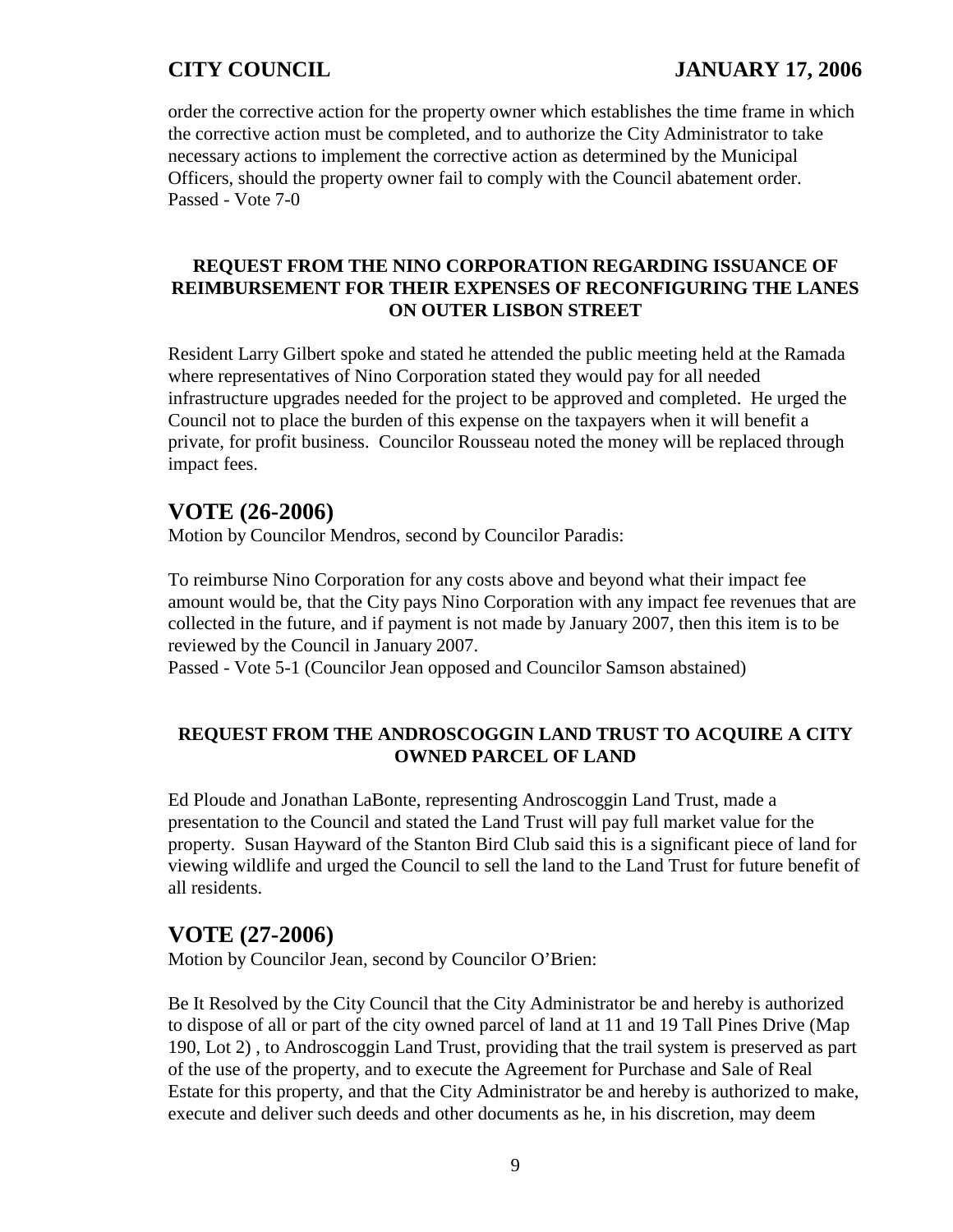necessary or convenient to the accomplishment of such transaction. Further, the City Administrator is directed to work with the immediate adjacent landowners to secure additional river frontage for the continuation of the trail system and is authorized to dispose of any remaining part of said city land (Map 190, Lot 2) to accomplish that purpose. Passed - Vote 7-0

### **PRESENTATION OF THE FY07 LEWISTON CAPITAL IMPROVEMENT PLAN**

The City Administrator presented the Fiscal Year 2007 Capital Improvement Plan.

## **VOTE (28-2006)**

Motion by Councilor Jean, second by Councilor O'Brien:

To receive and place on file the Fiscal Year 2007 Lewiston Capital Improvement Plan. Passed - Vote 7-0

### **APPOINTMENTS TO BOARDS AND COMMITTEES**

## **VOTE (29-2006)**

Motion by Councilor Jean, second by Councilor Mendros:

### NOMINATIONS BY MAYOR WHICH REQUIRE COUNCIL CONFIRMATION:

Citizen Positions:

Airport Board of Directors - Edouard Plourde, three year term Cable Television Advisory Board - Joanne Potvin, two year term Cable Television Advisory Board -Norman L'Heureux,two year term Cable Television Advisory Board - Emile Jacques, two year term Cable Television Advisory Board -Alyson Stone, two year term Downtown Advisory Board - Michael Grimmer, three year term Downtown Advisory Board - Leighton Cooney, three year term Downtown Advisory Board - Marcel Blais, three year term Downtown Advisory Board - Paul Badeau, three year term Downtown Advisory Board - Eric Agren, three year term Downtown Advisory Board - Allen Sterling, three year term Library Board of Trustees - Arthur Turley, three year term Library Board of Trustees - David Bernier, three year term Library Board of Trustees - Judith Head, two year term Library Board of Trustees - Thomas Hood, one year term

Council Positions:

Airport Board of Directors - Councilor Jean Downtown Advisory Board - Councilors O'Brien and Paradis Androscoggin Valley Council of Gov'ts General Assembly - Councilors O'Brien & Jean 911 Committee - Councilor Samson Passed - Vote 7-0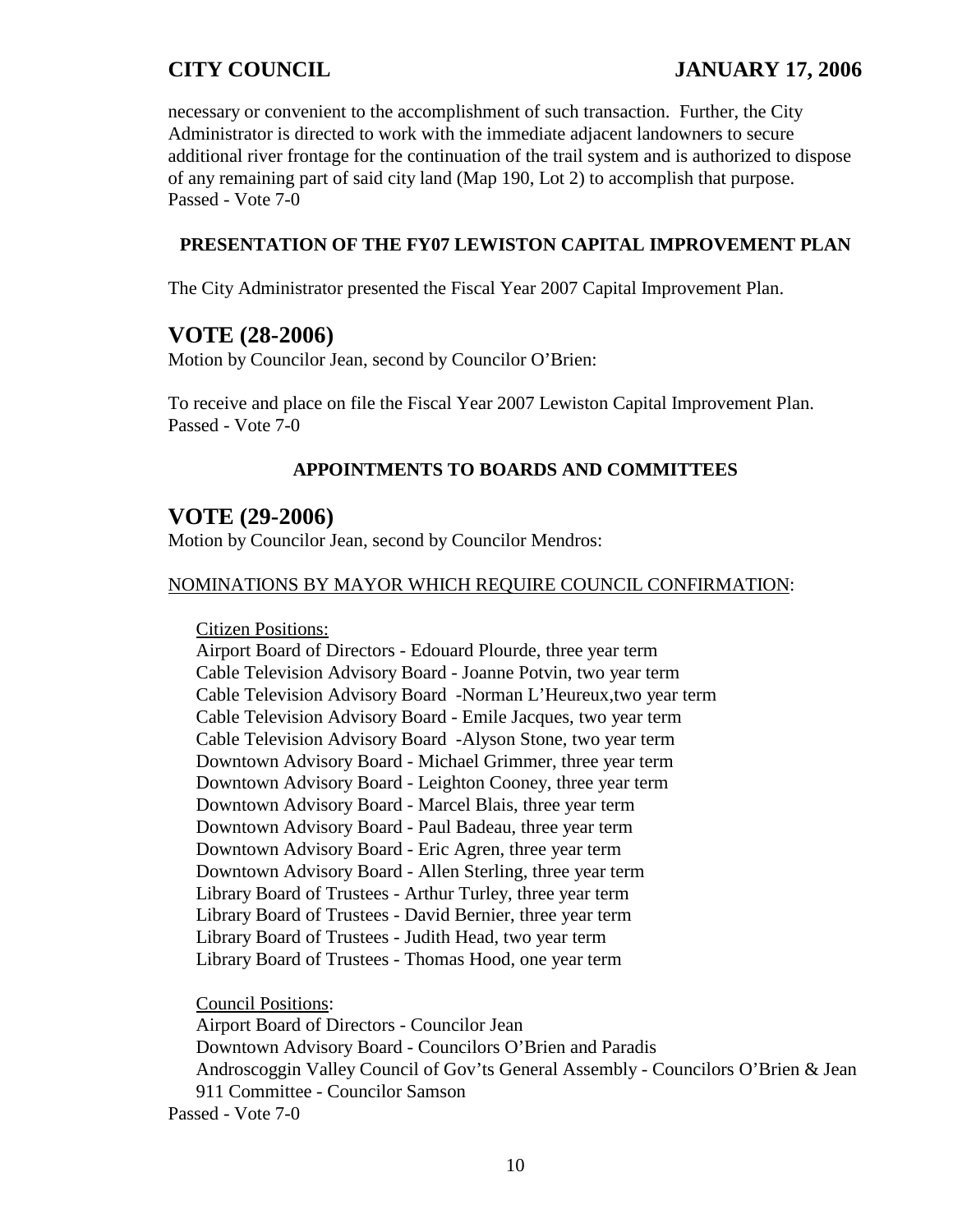# **VOTE (30-2006)**

Motion by Councilor O'Brien, second by Councilor Samson:

### APPOINTMENTS WHICH THE COUNCIL MAKES DIRECTLY:

Staff positions:

Lake Auburn Watershed Commission - Lewiston representative, Joe Grube, Assessor Lewiston Urban Civic Center Enterprises Board of Directors - City Administrator Jim Bennett and Finance Director Richard Metivier

Maine Service Centers Coalition representative - Deputy City Admin Phil Nadeau Maine Service Centers Coalition - alternate representative - City Admin Jim Bennett

Passed - Vote 7-0

# **VOTE (31-2006)**

Motion by Councilor Paradis, second by Councilor Jean:

### APPOINTMENTS WHICH THE COUNCIL MAKES DIRECTLY:

Council positions: Citizen Application Review Committee for the Business Development Loan Program - Councilor Jean Empower Lewiston Board of Directors - Councilor O'Brien Lake Auburn Watershed Commission - Councilor Jean Lewiston -Auburn Transit Committee - Councilor Samson Lewiston Urban Civic Center Enterprises Board - Mayor, Councilor Paradis and Councilor Rousseau Lewiston Youth Advisory Council representative - Councilor Rousseau Loan Qualification Committee - Councilor Jean Joint Committee of the Auburn & Lewiston Councils - Councilor Mendros and Councilor Bernier Maine Municipal Association Legislative Policy Committee - Councilor Mendros Taxi Appeals Board - Councilor Jean and Councilor Paradis

Passed - Vote 7-0

The following other committee appointments were also announced:

### COUNCIL PRESIDENT APPOINTMENTS (NO CONFIRMATION REQUIRED):

Finance Committee - Councilors O'Brien and Paradis Housing Committee of the Council - Councilor Samson and Councilor Rousseau